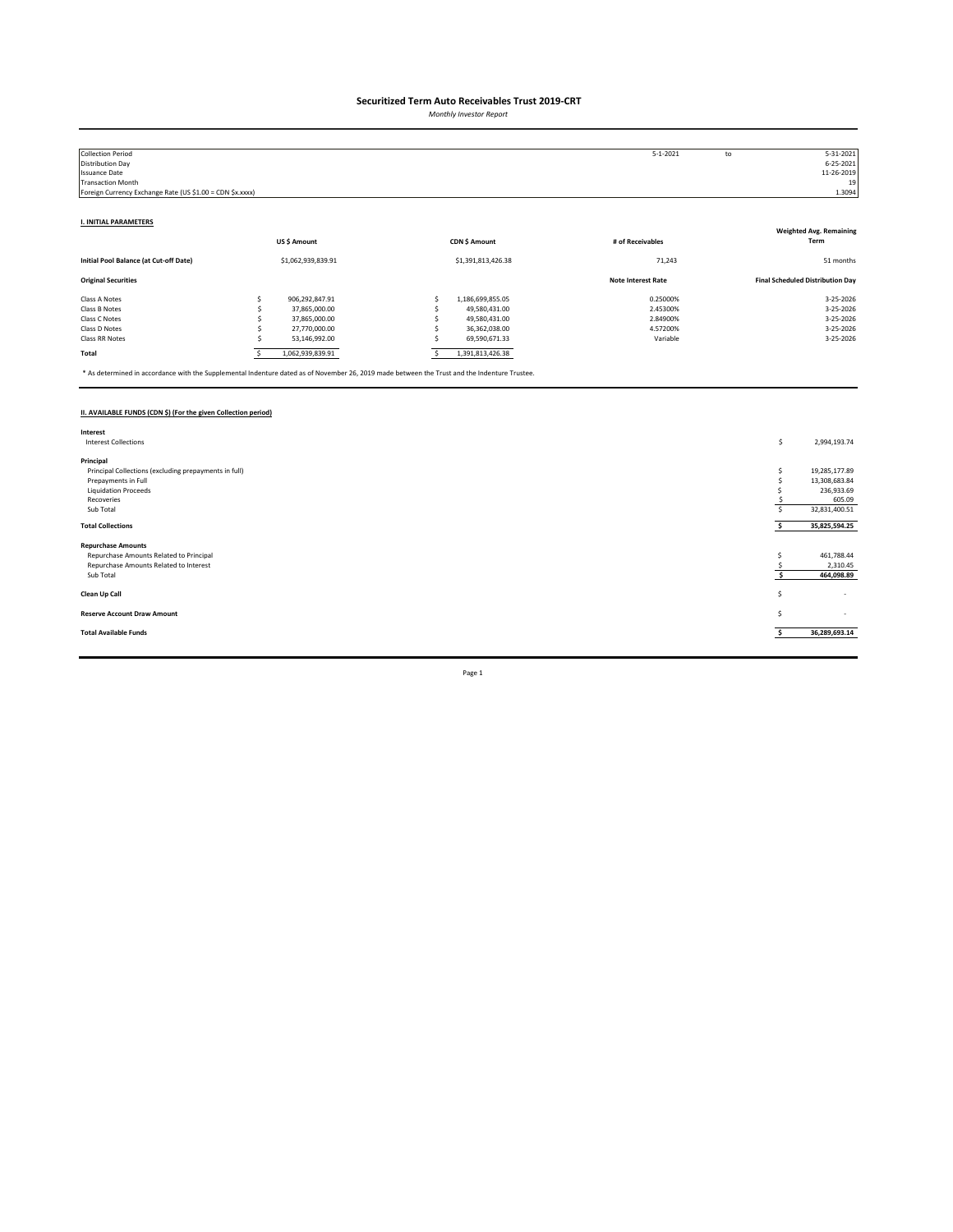*Monthly Investor Report*

| <b>Collection Period</b>                                  | $5 - 1 - 2021$ | to | 5-31-2021       |
|-----------------------------------------------------------|----------------|----|-----------------|
| <b>Distribution Day</b>                                   |                |    | $6 - 25 - 2021$ |
| Issuance Date                                             |                |    | 11-26-2019      |
| Transaction Month                                         |                |    | 19              |
| Foreign Currency Exchange Rate (US \$1.00 = CDN \$x.xxxx) |                |    | 1.3094          |
|                                                           |                |    |                 |

#### **III. DISTRIBUTIONS**

| <b>Distribution</b>                                                                                                                                                                                                                            |        | <b>Class A-D Share</b><br>(CDN <sub>5</sub> )                                                          |                | <b>Class RR Share</b><br>(CDN <sub>5</sub> )                                                                        |     | <b>Amount Payable</b><br>(CDN <sub>5</sub> ) |     | <b>Distributions</b><br>(CDN S) |          | Shortfall<br>(CDN <sub>5</sub> ) |              | <b>Carryover Shortfall</b><br>(CDN <sub>5</sub> ) |     |     | <b>Remaining Available</b><br>Funds<br>(CDN <sub>5</sub> ) |
|------------------------------------------------------------------------------------------------------------------------------------------------------------------------------------------------------------------------------------------------|--------|--------------------------------------------------------------------------------------------------------|----------------|---------------------------------------------------------------------------------------------------------------------|-----|----------------------------------------------|-----|---------------------------------|----------|----------------------------------|--------------|---------------------------------------------------|-----|-----|------------------------------------------------------------|
| (1) Trustee Fees and Expenses                                                                                                                                                                                                                  |        |                                                                                                        |                |                                                                                                                     | Ś   |                                              | S.  |                                 | Ŝ        |                                  | Ŝ            |                                                   |     | s   | 36,289,693.14                                              |
| (2) Servicing Fee                                                                                                                                                                                                                              |        |                                                                                                        |                |                                                                                                                     |     |                                              | Ś   |                                 | Ś        |                                  | <sup>s</sup> |                                                   |     | Ś   | 36,289,693.14                                              |
| (3) (i) Class A Fixed Rate Swap Payment <sup>(1)</sup>                                                                                                                                                                                         | Ś      | 253,617.80                                                                                             | - Ś            | 13,348.31                                                                                                           | - 5 | 266,966.10                                   |     | 266,966.10 \$                   |          |                                  |              |                                                   |     | Š.  | 36,022,727.04                                              |
| First Priority Principal Payment <sup>(2)</sup><br>(ii)                                                                                                                                                                                        | Ś      |                                                                                                        | Ś              |                                                                                                                     | Ś   |                                              | .s  |                                 | <b>S</b> |                                  |              |                                                   |     | Ś   | 36,022,727.04                                              |
| (iii) Class B Fixed Rate Swap Payment <sup>(1)</sup>                                                                                                                                                                                           |        | 10,596.18                                                                                              | .S             | 557.69                                                                                                              | -S  | 11,153.87                                    | -Ś  | 11,153.87 \$                    |          |                                  |              |                                                   |     | Ś   | 36,011,573.17                                              |
| (iv) Second Priority Principal Payment <sup>(2)</sup>                                                                                                                                                                                          |        |                                                                                                        | Ŝ              | ٠                                                                                                                   | -S  |                                              | S.  |                                 | .s       |                                  |              |                                                   |     | Ś   | 36,011,573.17                                              |
| (v) Class C Fixed Rate Swap Payment <sup>(1)</sup>                                                                                                                                                                                             | Ś      | 10,596.18                                                                                              | -Ś             | 557.69 \$                                                                                                           |     | 11,153.87 \$                                 |     | 11,153.87 \$                    |          |                                  | Ś            |                                                   |     | Ś   | 36,000,419.30                                              |
| (vi) Third Priority Principal Payment <sup>(2)</sup>                                                                                                                                                                                           | Ś      | 15,803,259.35 \$                                                                                       |                | 831,750.49 \$                                                                                                       |     | 16,635,009.84 \$                             |     | 16,635,009.84 \$                |          |                                  | Ś            |                                                   |     | Ś   | 19,365,409.46                                              |
| (vii) Class D Fixed Rate Swap Payment <sup>(1)</sup>                                                                                                                                                                                           | Ś      | 7,771.18 \$                                                                                            |                | 409.01 \$                                                                                                           |     | 8,180.19 \$                                  |     | 8,180.19 \$                     |          |                                  |              |                                                   |     | Š.  | 19,357,229.27                                              |
| (viii) Regular Principal Payment <sup>(2)</sup>                                                                                                                                                                                                | Ś      | 16,189,961.39 \$                                                                                       |                | 852,103.23 \$                                                                                                       |     | 17,042,064.62 \$                             |     | 17,042,064.62 \$                |          |                                  |              |                                                   |     | ¢   | 2,315,164.65                                               |
| (9) Reserve Account replenishment                                                                                                                                                                                                              |        |                                                                                                        |                |                                                                                                                     |     |                                              | Ś   |                                 |          |                                  |              |                                                   |     |     | 2,315,164.65                                               |
| (10) Senior Swap Termination Payment, if any<br>(11) Subordinated Swap Termination Payment                                                                                                                                                     |        |                                                                                                        |                |                                                                                                                     |     |                                              | Ś   |                                 |          |                                  |              |                                                   |     |     | 2,315,164.65<br>2,315,164.65                               |
| (12) Additional Trustee Fees and Expenses                                                                                                                                                                                                      |        |                                                                                                        |                |                                                                                                                     |     |                                              |     |                                 |          |                                  |              |                                                   |     |     | 2,315,164.65                                               |
| (13) Other Expenses <sup>(3)</sup>                                                                                                                                                                                                             |        |                                                                                                        |                |                                                                                                                     |     | 314.47 S                                     |     | 314.47 S                        |          |                                  |              |                                                   |     |     | 2,314,850.18                                               |
| (14) Share of Remaining Available Funds                                                                                                                                                                                                        |        | 2,199,107.66 \$                                                                                        |                | 115,742.51 \$                                                                                                       |     | 2,314,850.17 \$                              |     | 2,314,850.17                    |          | N/A                              |              |                                                   | N/A | .S  |                                                            |
| Total                                                                                                                                                                                                                                          | Ŝ.     | 34,474,909.74 \$                                                                                       |                | 1,814,468.93                                                                                                        | s.  | 36,289,693.14                                | - Ś | 36,289,693.14 \$                |          | ×.                               | Ś            | $\sim$                                            |     | \$. | $\sim$                                                     |
| <b>Total Principal Payments</b><br>First Priority Principal Payment <sup>(2)</sup><br>Second Priority Principal Payment <sup>(2)</sup><br>Third Priority Principal Payment <sup>(2)</sup><br>Regular Principal Payment <sup>(2)</sup><br>Total | Ś<br>Ŝ | <b>Class A-D Share</b><br>(CDN <sub>5</sub> )<br>15,803,259.35<br>16,189,961.39 \$<br>31,993,220.74 \$ | Ś<br>\$.<br>-S | <b>Class RR Share</b><br>(CDN <sub>5</sub> )<br>831,750.49<br>852,103.23<br>1,683,853.72<br><b>Class RR Account</b> |     |                                              |     |                                 |          |                                  |              |                                                   |     |     |                                                            |
| Amounts deposited by Swap Counterparty or<br><b>Administrative Agent</b>                                                                                                                                                                       |        | <b>Note Liquidation Account</b><br>(US S)                                                              |                | (US S)                                                                                                              |     |                                              |     |                                 |          |                                  |              |                                                   |     |     |                                                            |
| <b>Total Amounts Deposited</b>                                                                                                                                                                                                                 | \$     | 24,639,161.43 \$                                                                                       |                | 1,296,797.97                                                                                                        |     |                                              |     |                                 |          |                                  |              |                                                   |     |     |                                                            |
| Amounts to be distributed to Noteholders<br>Note Interest <sup>(4)</sup>                                                                                                                                                                       | Ś      | (US S)<br>205,664.61 \$                                                                                |                | (US S)<br>10,824.45                                                                                                 |     |                                              |     |                                 |          |                                  |              |                                                   |     |     |                                                            |
| Principal Payment <sup>(5)</sup>                                                                                                                                                                                                               | S      | 24,433,496.82 \$                                                                                       |                | 1,285,973.52                                                                                                        |     |                                              |     |                                 |          |                                  |              |                                                   |     |     |                                                            |
| Total                                                                                                                                                                                                                                          | Š.     | 24,639,161.43 \$                                                                                       |                | 1,296,797.97                                                                                                        |     |                                              |     |                                 |          |                                  |              |                                                   |     |     |                                                            |
| Shortfall                                                                                                                                                                                                                                      |        |                                                                                                        | Ś              |                                                                                                                     |     |                                              |     |                                 |          |                                  |              |                                                   |     |     |                                                            |
| <b>Carryover shortfall</b>                                                                                                                                                                                                                     |        | $\overline{\phantom{a}}$                                                                               |                |                                                                                                                     |     |                                              |     |                                 |          |                                  |              |                                                   |     |     |                                                            |

<sup>(1)</sup> US \$ amount to pay interest on the Notes is obtained through Swap Agreement or by conversion of CDN \$ by the Administrative Agent if a Swap Termination Event has occurred and deposited to the Note Liquidation Account <sup>(2)</sup> US \$ amount to pay principal on the Notes is obtained through Swap Agreement or by conversion of CDN \$ by the Administrative Agent if a Swap Termination Event has occurred and deposited to the Note Liquidation Accoun

(3) Inclusive of other trust expenses accrued since the Issuance date.

<sup>(4)</sup> Sequential by Class of Notes based on the Accrued Note Interest for the respective Class A-D. Class RR amounts are calculated based on Class RR proportion as defined in the Offering Memorandum, as applicable.

<sup>P)</sup> For Class A-D paid pro rata by Class based on the respective Target Principal Allocation unless and until the occurrence of a Sequential Principal Payment Trigger Event, after which principal would be paid sequentiall

#### **IV. NOTEHOLDER PAYMENTS**

|                               | <b>Noteholder Interest Payments</b> |                                                 |         | Noteholder Principal Payments |  | <b>Total Payment</b>                            |                  |  |                                                 |
|-------------------------------|-------------------------------------|-------------------------------------------------|---------|-------------------------------|--|-------------------------------------------------|------------------|--|-------------------------------------------------|
|                               | Actual                              | Per \$1,000 Original<br><b>Principal Amount</b> |         | Actual                        |  | Per \$1,000 Original<br><b>Principal Amount</b> | Actual           |  | Per \$1,000 Original<br><b>Principal Amount</b> |
| <b>US \$ Amounts</b>          |                                     |                                                 |         |                               |  |                                                 |                  |  |                                                 |
| Class A Notes                 | 84.066.88 \$                        |                                                 | 0.09276 | 21.929.154.54 \$              |  | 24.19654                                        | 22.013.221.42 \$ |  | 24.28930                                        |
| Class B Notes                 | 34.462.90 \$                        |                                                 | 0.91015 | 916.202.13 \$                 |  | 24.19654                                        | 950.665.03 \$    |  | 25.10670                                        |
| Class C Notes                 | 40.026.42 \$                        |                                                 | 1.05708 | 916.202.13 \$                 |  | 24.19654                                        | 956.228.55 \$    |  | 25.25363                                        |
| Class D Notes                 | 47.108.41 \$                        |                                                 | 1.69638 | 671.938.02 \$                 |  | 24.19654                                        | 719.046.43 S     |  | 25.89292                                        |
| Class RR Notes <sup>(6)</sup> | 10.824.45 \$                        |                                                 | 0.20367 | 1,285,973.52 \$               |  | 24.19654                                        | 1,296,797.97 \$  |  | 24.40021                                        |
| Total (US \$)                 | 216,489.06                          |                                                 |         | 25,719,470.34                 |  |                                                 | 25,935,959.40    |  |                                                 |

(6) Excludes Class RR Share of remaining Available Funds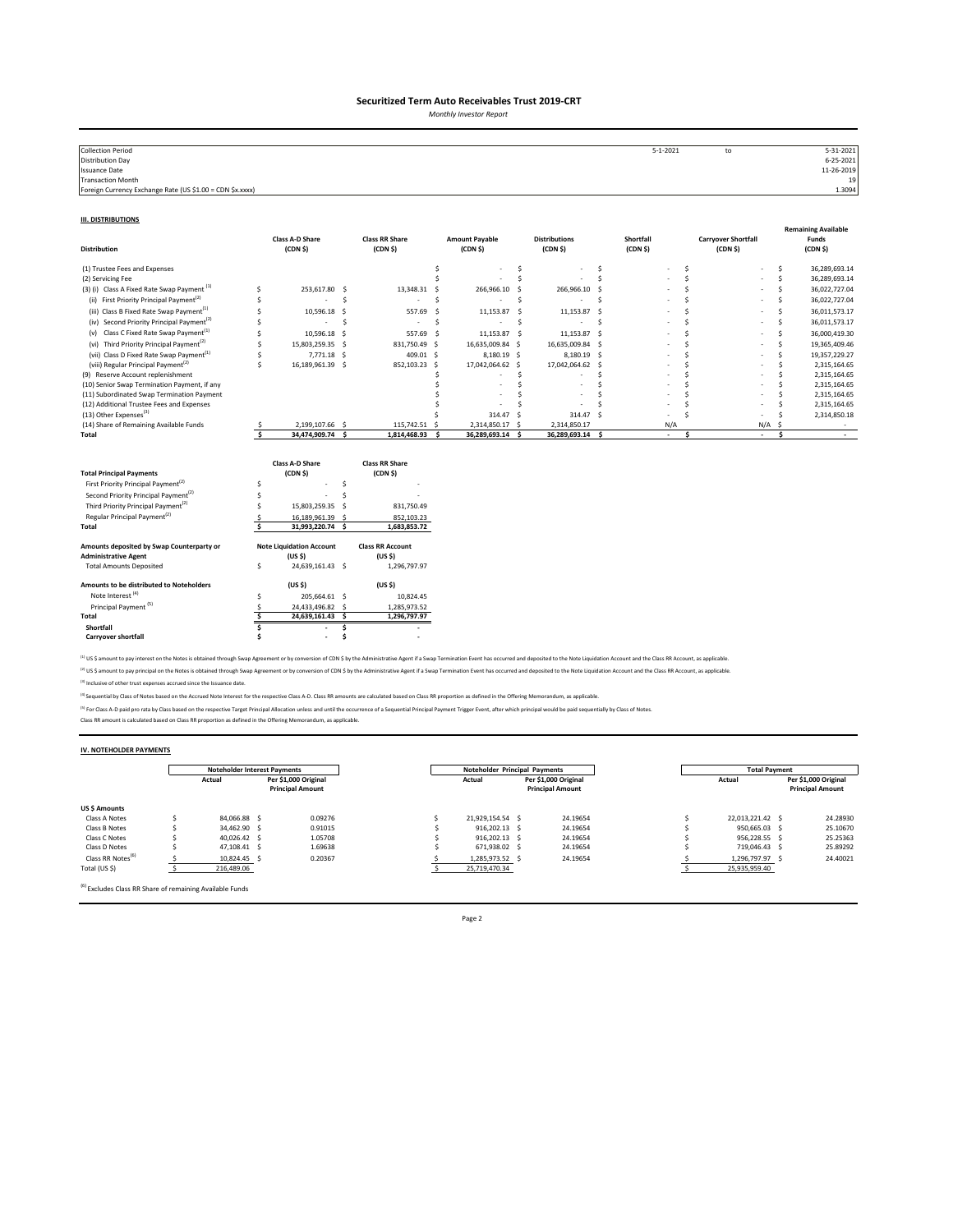*Monthly Investor Report*

| <b>Collection Period</b><br><b>Distribution Day</b><br><b>Issuance Date</b><br><b>Transaction Month</b><br>Foreign Currency Exchange Rate (US \$1.00 = CDN \$x.xxxx)                                               |                                                                                                                                                                                 |                                                                                                      |                                                                            |                                                                   | $5 - 1 - 2021$                                                                                                                                              | to                                                                                                   | 5-31-2021<br>$6 - 25 - 2021$<br>11-26-2019<br>19<br>1.3094                 |
|--------------------------------------------------------------------------------------------------------------------------------------------------------------------------------------------------------------------|---------------------------------------------------------------------------------------------------------------------------------------------------------------------------------|------------------------------------------------------------------------------------------------------|----------------------------------------------------------------------------|-------------------------------------------------------------------|-------------------------------------------------------------------------------------------------------------------------------------------------------------|------------------------------------------------------------------------------------------------------|----------------------------------------------------------------------------|
| <b>V. NOTES BALANCE</b>                                                                                                                                                                                            |                                                                                                                                                                                 |                                                                                                      |                                                                            |                                                                   |                                                                                                                                                             |                                                                                                      |                                                                            |
|                                                                                                                                                                                                                    |                                                                                                                                                                                 | <b>Beginning of Period</b>                                                                           |                                                                            |                                                                   |                                                                                                                                                             | <b>End of Period</b>                                                                                 |                                                                            |
| Notes                                                                                                                                                                                                              | Balance (US \$)                                                                                                                                                                 | Balance (CDN \$)                                                                                     | <b>Note Factor</b>                                                         |                                                                   | Balance (US \$)                                                                                                                                             | Balance (CDN \$)                                                                                     | <b>Note Factor</b>                                                         |
| Class A Notes<br>Class B Notes<br>Class C Notes<br>Class D Notes<br>Class RR Notes<br>Total                                                                                                                        | 403,521,007.73 \$<br>\$<br>16,859,145.47<br>$\sim$<br>.s<br>16,859,145.47<br>$\mathsf{S}$<br>Ś<br>12,364,412.24 \$<br>s<br>23,663,353.21<br>-S<br>S.<br>\$<br>473,267,064.11 \$ | 528,370,407.52<br>22,075,365.07<br>22,075,365.07<br>16,189,961.37<br>30,984,794.73<br>619,695,893.76 | 0.4452435<br>0.4452435<br>0.4452435<br>0.4452435<br>0.4452435<br>0.4452435 |                                                                   | \$<br>381,591,853.18 \$<br>15,942,943.34 \$<br>\$<br>\$<br>15,942,943.34 \$<br>\$<br>11,692,474.22 \$<br>22,377,379.69 \$<br>\$.<br>\$<br>447,547,593.77 \$ | 499,656,372.56<br>20,875,690.00<br>20,875,690.00<br>15,310,125.73<br>29,300,941.01<br>586,018,819.27 | 0.4210470<br>0.4210470<br>0.4210470<br>0.4210470<br>0.4210470<br>0.4210470 |
| VI. POOL INFORMATION (CDN \$)                                                                                                                                                                                      |                                                                                                                                                                                 |                                                                                                      |                                                                            |                                                                   |                                                                                                                                                             |                                                                                                      |                                                                            |
| Pool Information                                                                                                                                                                                                   |                                                                                                                                                                                 |                                                                                                      |                                                                            | <b>Beginning of Period</b>                                        |                                                                                                                                                             |                                                                                                      | <b>End of Period</b>                                                       |
| Weighted average APR<br>Weighted average Remaining Term<br>Number of Receivables Outstanding<br>Pool Balance<br>Pool Factor                                                                                        |                                                                                                                                                                                 |                                                                                                      |                                                                            | 6.16%<br>36 Months<br>47,647<br>\$<br>619,695,893.76<br>0.4452435 |                                                                                                                                                             |                                                                                                      | 6.16%<br>35 Months<br>46,002<br>586,018,819.27<br>\$<br>0.4210470          |
| VII. RECONCILIATION OF RESERVE ACCOUNT (CDN \$)                                                                                                                                                                    |                                                                                                                                                                                 |                                                                                                      |                                                                            |                                                                   |                                                                                                                                                             |                                                                                                      |                                                                            |
| Beginning Reserve Account Balance (as of Closing)<br>Reserve Account Deposits Made<br>Reserve Account Draw Amount<br><b>Ending Reserve Account Balance</b>                                                         |                                                                                                                                                                                 |                                                                                                      |                                                                            |                                                                   |                                                                                                                                                             |                                                                                                      | \$<br>3,479,533.57<br>\$<br>\$<br>\$<br>3,479,533.57                       |
| <b>Specified Reserve Account Balance</b>                                                                                                                                                                           |                                                                                                                                                                                 |                                                                                                      |                                                                            |                                                                   |                                                                                                                                                             |                                                                                                      | \$<br>3,479,533.57                                                         |
| VIII. DELINQUENT RECEIVABLES (CDN \$)                                                                                                                                                                              |                                                                                                                                                                                 |                                                                                                      |                                                                            |                                                                   |                                                                                                                                                             |                                                                                                      |                                                                            |
| <b>Delinquent Receivables</b>                                                                                                                                                                                      |                                                                                                                                                                                 |                                                                                                      | # of Receivables                                                           |                                                                   | Amount                                                                                                                                                      |                                                                                                      | % of End of Period Pool<br><b>Balance</b>                                  |
| 31 - 60 Days Delinquent<br>61 - 90 Days Delinquent<br>91 - 120 Days Delinquent<br>121 - 180 Days Delinquent<br>181+ Days Delinquent<br><b>Total Delinquent Receivables</b>                                         |                                                                                                                                                                                 |                                                                                                      | 73<br>26<br>23<br>23<br>102<br>247                                         |                                                                   | 1,100,358.29<br>\$<br>\$<br>472,778.84<br>\$<br>320,106.91<br>\$<br>403,514.46<br>\$<br>1,498,160.51<br>\$<br>3,794,919.01                                  |                                                                                                      | 0.19%<br>0.08%<br>0.05%<br>0.07%<br>0.26%<br>0.65%                         |
| <b>Repossession Inventory</b>                                                                                                                                                                                      |                                                                                                                                                                                 |                                                                                                      | # of Receivables                                                           |                                                                   | Amount                                                                                                                                                      |                                                                                                      |                                                                            |
| <b>Beginning of Period Repossession Inventory</b><br>Repossessions in the Current Collection Period<br>Vehicles removed from Inventory in Current Collection Period<br><b>End of Period Repossession Inventory</b> |                                                                                                                                                                                 |                                                                                                      | 26<br>$11\,$<br>(14)<br>23                                                 |                                                                   | \$<br>684,039.61<br>\$.<br>235,295.65<br>(440, 602.70)<br>\$.<br>\$<br>478,732.56                                                                           |                                                                                                      |                                                                            |
| Number of 61+ Delinquent Receivables                                                                                                                                                                               |                                                                                                                                                                                 |                                                                                                      |                                                                            |                                                                   |                                                                                                                                                             |                                                                                                      | % of End Of Period<br># Receivables                                        |
| <b>Current Collection Period</b><br><b>Preceding Collection Period</b><br>Second preceding Collection Period<br>Three month simple average (current and two prior Collection Periods)                              |                                                                                                                                                                                 |                                                                                                      |                                                                            |                                                                   |                                                                                                                                                             |                                                                                                      | 0.38%<br>0.39%<br>0.40%<br>0.39%                                           |